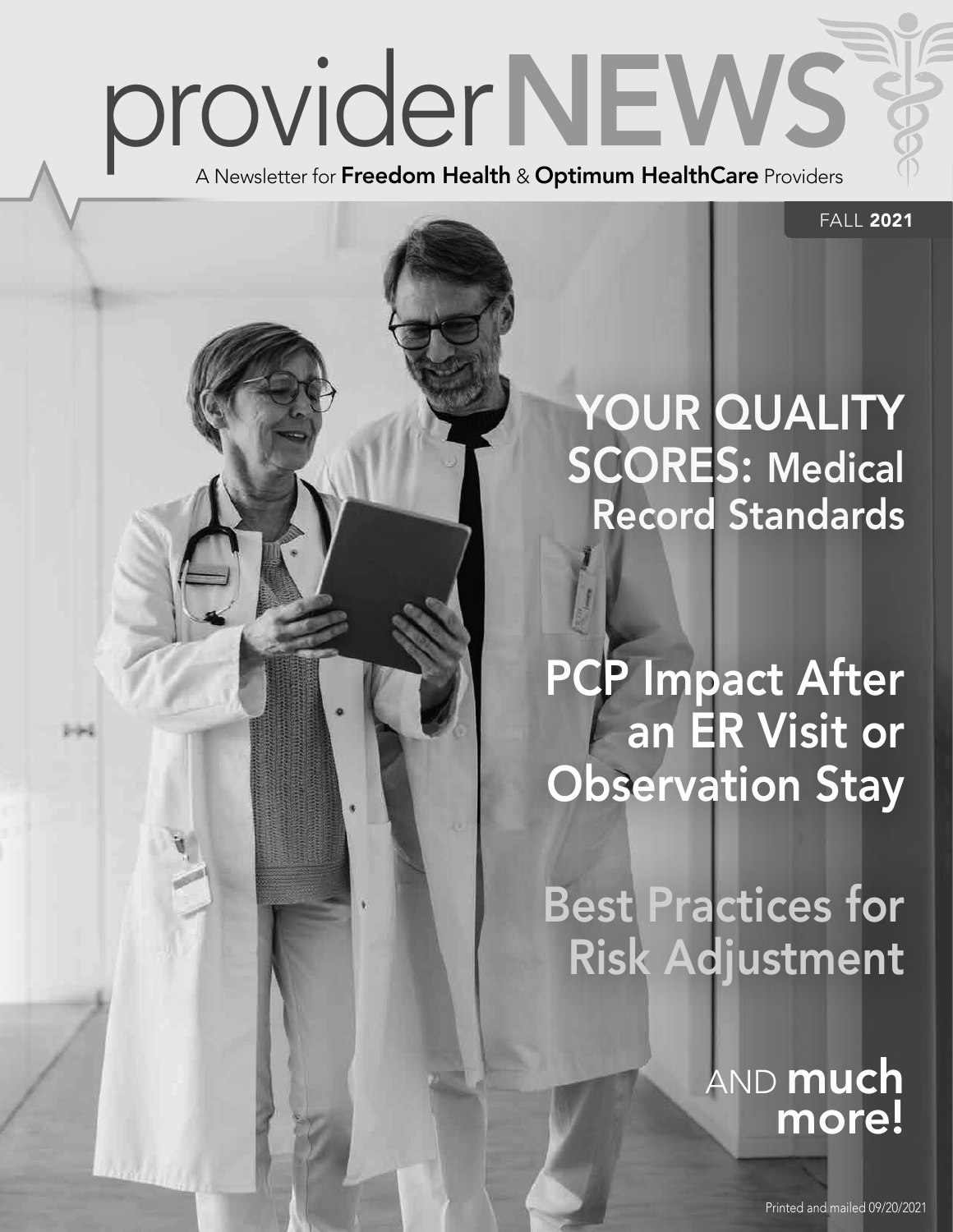

# YOUR QUALITY SCORES

The Plan strives to provide the best quality of care to its members and expects all providers who service our members to adhere to stringent Federal and State standards regarding documentation, confidentiality, maintenance and release of medical records, as well as personal health information (PHI).

The Plan's Provider Manual describes the medical record standards required for contracted providers. As a reminder, all providers must follow these standards and cooperate with the Plan in activities related to quality assurance monitoring of medical records. Meeting these requirements applies to both electronic and paper medical records.

Our Plan's goal for medical record documentation compliance is to consistently excel across the ten (10) components noted below. To meet NCQA Medical Records standards and accreditation, the Plan's Quality Management department uses these standards to conduct annual audits of sampled medical records and score network provider performance. Those components are:

- 1. The record is legible
- 2. Past medical history
- 3. History and physical
- 4. Allergies and adverse reactions
- 5. Problem list
- 6. Medication list
- 7. Working diagnoses and treatment plans
- 8. Unresolved problems
- 9. Documentation of clinical findings and evaluation
- 10. Preventive services and/or risk screening

We require that providers maintain the utmost quality of medical record documentation and ask that you pay special attention to these ten standards in your future record-keeping practices. We are very proud of our providers. Almost all of the medical record standard components met the goal of 90 percent or greater compliance.

| 2021 MRR Standard Component<br><b>Freedom Health</b>                    | Frequency of<br><b>Total Survey</b> |
|-------------------------------------------------------------------------|-------------------------------------|
| Is the record legible?                                                  | 100.0%                              |
| Is there an appropriate past medical history in the record?             | 94.5%                               |
| Is the history & physical documented?                                   | 97.3%                               |
| Are allergies & adverse reactions to medications prominently displayed? | 95.3%                               |
| Is there a completed problem list?                                      | 31.6%                               |
| Is there a medication list?                                             | 97.3%                               |
| Is there a working diagnosis(es) and treatment plan(s)?                 | 96.9%                               |
| Are unresolved problems documented?                                     | 45.9%                               |
| Is there documentation of clinical findings and evaluation?             | 97.7%                               |
| Is there documentation of preventive services and/or risk screening?    | 92.8%                               |

#### *\*Mean overall component 84.9%*

There were 166 providers whose records were reviewed which resulted in 3099 medical records, in which the overall mean score was 84.9 percent of the total of the components, which is -5.1 percent below the internal benchmark. There were two (2) individual components that did not meet the established 90% internal Health Plan benchmark, "Is there a completed problem list?", and "Are unresolved problems documented?" in which the frequency of the total surveys were 31.6 percent, and 45.9 percent respectively. These components scored low and are in need of improvement. Our goal is to educate our healthcare providers on meeting the performance goals for the 2021 Medical Record Standards Review process.

An accurate problem list is a necessary component in providing essential care. It is important that the problem list is continually updated as an accurate problems list provides a better care experience for individuals as well as better health for populations. In order to meet Medical Records Review standards, a completed problems list must be labeled as "Problem(s)" and include significant illnesses, medical conditions, health maintenance concerns and behavioral health issues noted in the medical record. Problem lists should also be reviewed to determine if a symptom or lab finding needs to be updated to a diagnosis. Another update would be resolving problems. Sometimes resolved problems may move to another section of the medical record such as past medical history or family history. In providing these updates, an unresolved problem list from previous visits are addressed to provide essential care. Unresolved problem lists should also be labeled "Unresolved Problem(s)" in order to meet Medical Records Review standards. Providers adhering to a complete and updated problem and unresolved problem list provide a snapshot of the patient's current diagnoses.

Following the standards ensures that the Plan meets Medical Record Review requirements as well as helps with coordination of care and follow-up of patient's medical issues. If you have any further questions on these Medical Records Standards or results, please contact your Provider Relations Representative. For additional medical record criteria and documentation standards/ requirements for adherence, please refer to our Provider Manual. Download a copy from our website:

#### [https://www.freedomhealth.com/dlsecure/?\\_id=3023299](https://www.freedomhealth.com/dlsecure/?_id=3023299)

To request a paper copy of the Provider Manual, please contact your Provider Relations representative.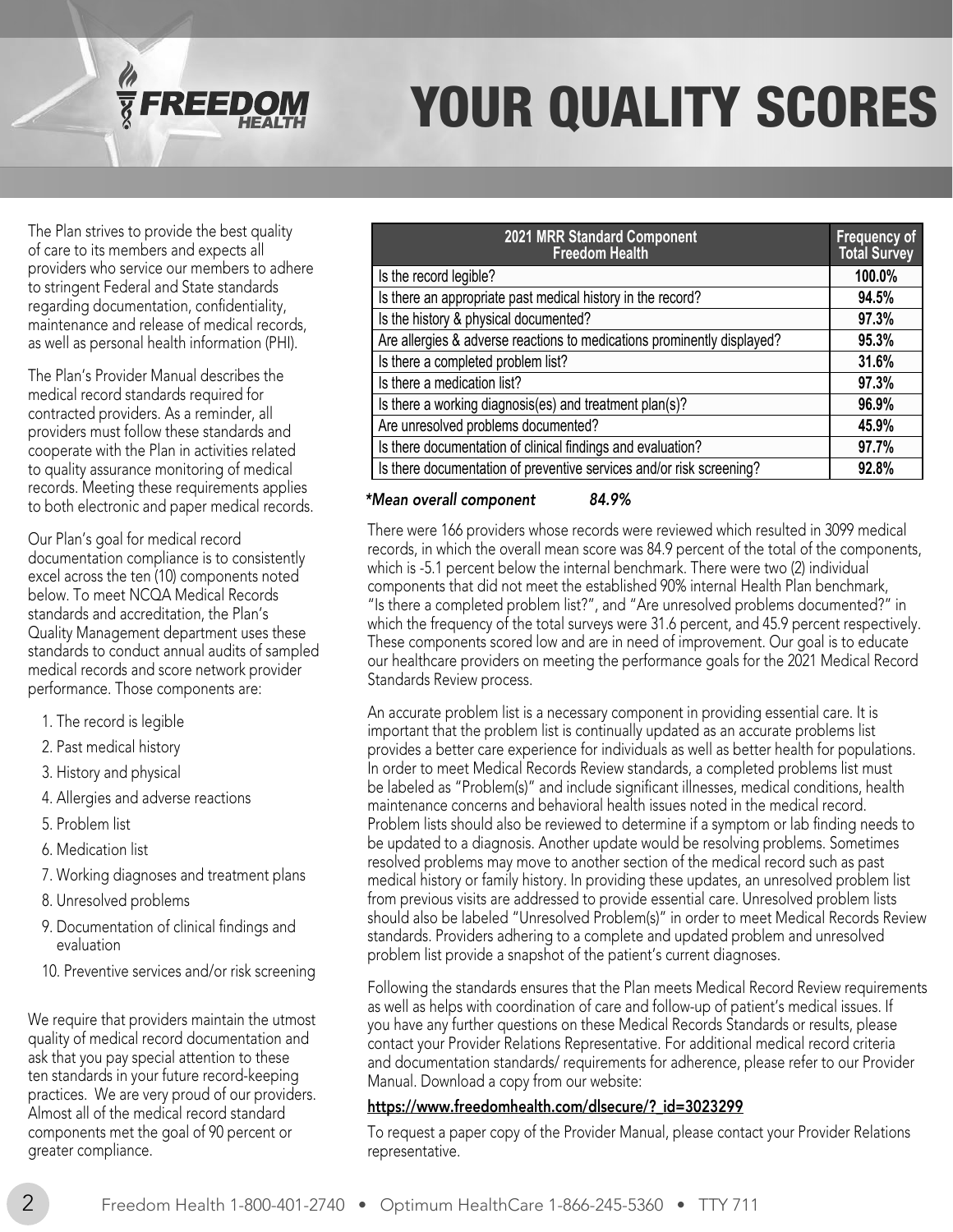# Medical Record Standards

The Plan strives to provide the best quality of care to its members and expects all providers who service our members to adhere to stringent Federal and State standards regarding documentation, confidentiality, maintenance and release of medical records, as well as personal health information (PHI).

The Plan's Provider Manual describes the medical record standards required for contracted providers. As a reminder, all providers must follow these standards and cooperate with the Plan in activities related to quality assurance monitoring of medical records. Meeting these requirements applies to both electronic and paper medical records.

Our Plan's goal for medical record documentation compliance is to consistently excel across the ten (10) components noted below. To meet NCQA Medical Records standards and accreditation, the Plan's Quality Management department uses these standards to conduct annual audits of sampled medical records and score network provider performance. Those components are:

- 1. The record is legible
- 2. Past medical history
- 3. History and physical
- 4. Allergies and adverse reactions
- 5. Problem list
- 6. Medication list
- 7. Working diagnoses and treatment plans
- 8. Unresolved problems
- 9. Documentation of clinical findings and evaluation
- 10. Preventive services and/or risk screening

We require that providers maintain the utmost quality of medical record documentation and ask that you pay special attention to these ten standards in your future record-keeping practices. We are very proud of our providers. Almost all ten (10) of the medical record standard components met the goal of 90 percent or greater compliance.

| 2021 MRR Standard Component<br><b>Optimum HealthCare</b>                | Frequency of<br><b>Total Survey</b> |
|-------------------------------------------------------------------------|-------------------------------------|
| Is the record legible?                                                  | 100.0%                              |
| Is there an appropriate past medical history in the record?             | 81.5%                               |
| Is the history & physical documented?                                   | 95.5%                               |
| Are allergies & adverse reactions to medications prominently displayed? | 90.6%                               |
| Is there a completed problem list?                                      | 12.3%                               |
| Is there a medication list?                                             | 94.6%                               |
| Is there a working diagnosis(es) and treatment plan(s)?                 | 98.5%                               |
| Are unresolved problems documented?                                     | 17.6%                               |
| Is there documentation of clinical findings and evaluation?             | 94.2%                               |
| Is there documentation of preventive services and/or risk screening?    | 96.0%                               |
| 70. LOZ                                                                 |                                     |

*\*Mean overall component 78.1%* 

There were 129 providers whose records were reviewed which resulted in 2435 medical records, in which the overall mean score was 78.1 percent of the total of the components, which is -11.9 percent below the internal benchmark. There were three (3) individual components that did not meet the established 90% internal Health Plan benchmark, "Is there a completed problem list?", "Are unresolved problems documented?" and "Is there an appropriate past medical history in the record" in which the frequency of the total surveys were 12.3 percent, 17.6 percent, and 81.5 percent respectively. These components that scored low are in need of improvement. Our goal is to educate our healthcare providers on meeting the performance goals for the 2021 Medical Record Standards Review process.

An accurate problem list is a necessary component in providing essential care. It is important that the problem list is continually updated as an accurate problems list provides a better care experience for individuals as well as better health for populations. In order to meet Medical Records Review standards, a completed problems list must be labeled as "Problem(s)" and include significant illnesses, medical conditions, health maintenance concerns and behavioral health issues noted in the medical record. Problem lists should also be reviewed to determine if a symptom or lab finding needs to be updated to a diagnosis. Another update would be resolving problems. Sometimes resolved problems may move to another section of the medical record such as past medical history or family history. In providing these updates, an unresolved problem list from previous visits are addressed to provide essential care. Unresolved problem lists should also be labeled "Unresolved Problem(s)" in order to meet Medical Records Review standards. Providers adhering to a complete and updated problem and unresolved problem list provide a snapshot of the patient's current diagnoses.

Following the standards ensures that the Plan meets Medical Record Review requirements as well as helps with coordination of care and follow-up of patient's medical issues. If you have any further questions on these Medical Records Standards or results, please contact your Provider Relations Representative. For additional medical record criteria and documentation standards/ requirements for adherence, please refer to our Provider Manual. Download a copy from our websites:

#### [https://www.youroptimumhealthcare.com/dlsecure/?\\_id=5763214](https://www.youroptimumhealthcare.com/dlsecure/?_id=5763214)

To request a paper copy of the Provider Manual, please contact your Provider Relations representative.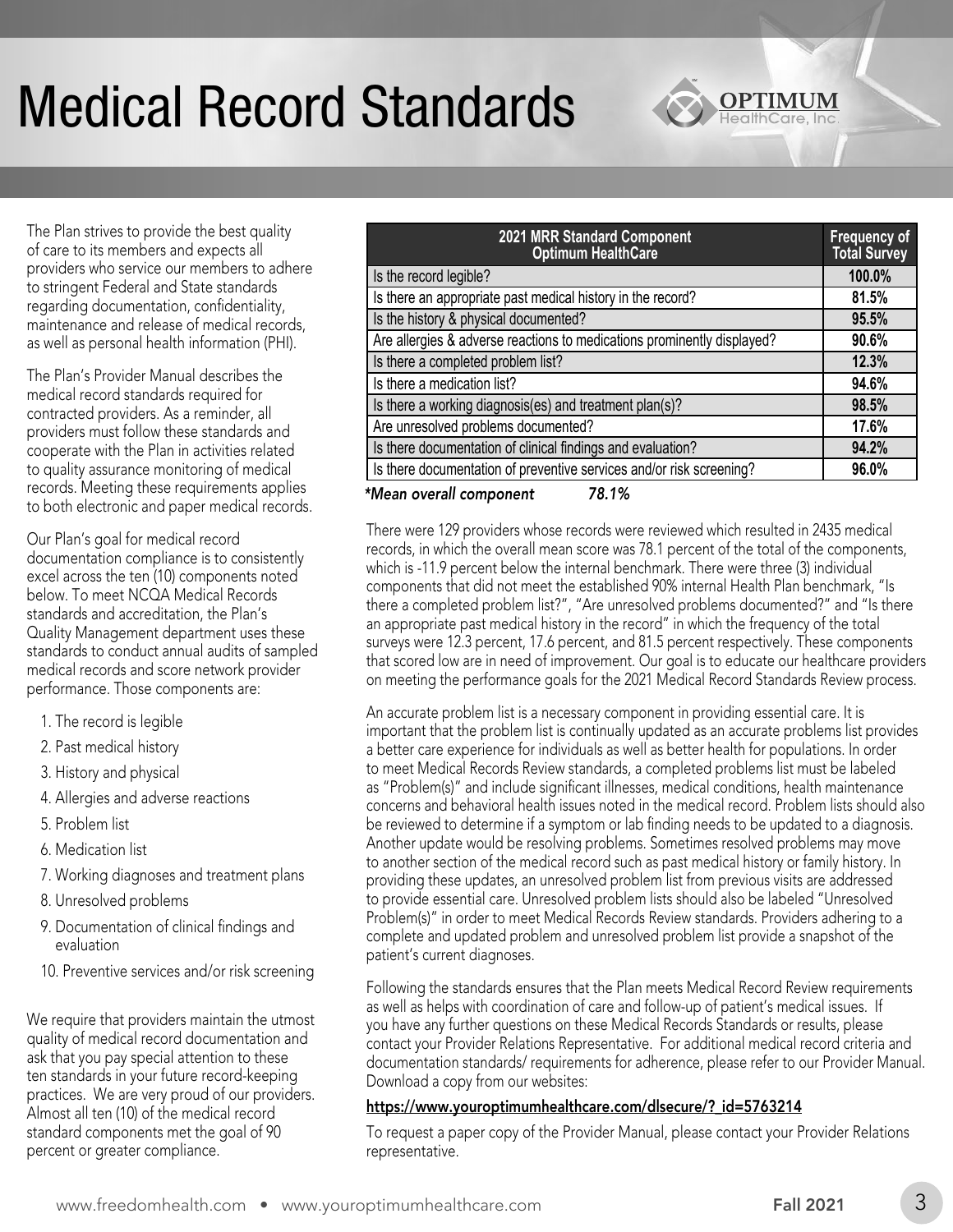## *Following up:*

# Observation Stay PCP Impact After an ER Visit or

The Plan's Model of Care is based on the idea of the Patient-Centered Medical Home (PCMH). This care model gives our members the opportunity to be at the forefront of their care by collaborating with their Primary Care Provider (PCP ) to help them reach and maintain their health care goals. Ideally, this relationship will promote a discussion and plan concerning unexpected occurrences such as ER visits and Observation stays

and will encourage members to see their PCP within a short time afterwards. Like ER visits, a timely PCP visit after an Observation stay may prevent future unnecessary use of urgent care services.

#### Adopting the PCMH Model Benefits the Provider

There has been plenty of data in the past decade attributing patient success to the PCMH approach. However, studies and research are also showing the positive impact it

has on PCP practices. These notable outcomes have likely driven so many providers to adopt the PCMH model.

Let's explore a few examples of how PCMH recognition may benefit the health care provider.

• One of the cornerstones of PCMH is the relationship between the patient and their care team. Developing a relationship with the patient fosters trust and improves quality of care. The result of this improved interaction can decrease no-show rates. This in turn can have a *financial impact on the* **practice** because no-shows take up time slots that cannot be billed.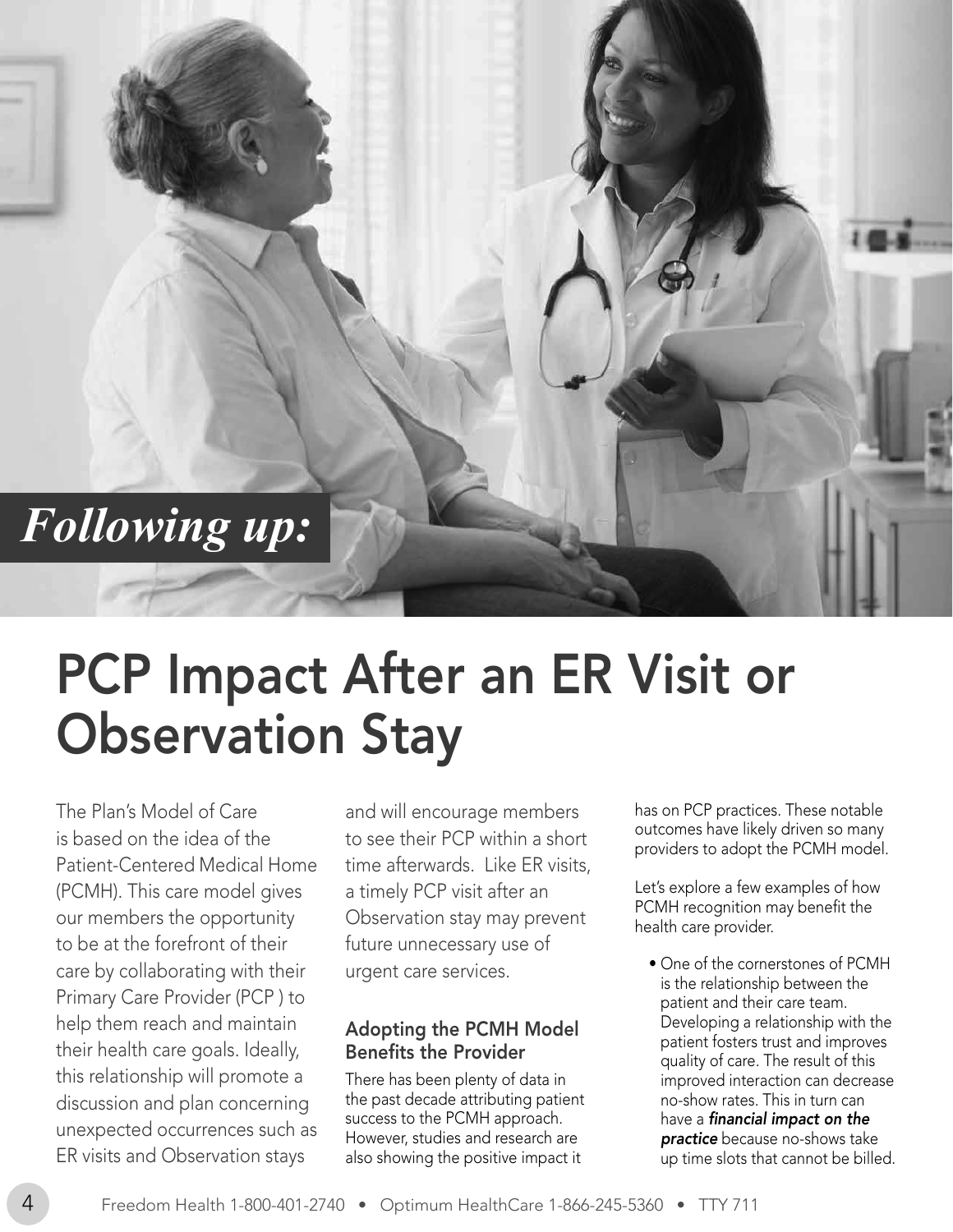that in mind, patients are likely to share their positive experience with family, friends, and social media which undoubtedly impacts the PCPs' reputation and can result in **increased panel size** for the PCP. • Involving the entire care team is another important concept in the PCMH model. Every team member has a role when caring for the patient. This allocation of resources is especially beneficial to large practices since it frees up the PCP to focus on areas that require their high-level skills while their team handles the rest. With such protocols in place, PCPs

• A requirement of gaining PCMH recognition is adhering to evidence-based guidelines. The aim is to increase use of recommended preventive care that can decrease unnecessary ER visits. As a result, patients receive whole person care, thereby increasing their level of satisfaction with the PCP. With

have time to see more patients, thereby growing their practice. PCP Visits That Make the

**Difference** 

When a patient experiences a transition of care such as an ER visit or an Observation stay, the PCP is in a position to have the most significant impact on the patient's ability to stay out of the hospital. By employing another important standard of PCMH – making primary care accessible – the PCP remains available to determine whether a patient requires urgent, emergent or in-office care. The PCP is able to capitalize on the small window of opportunity to review the patient's immediate health needs and prevent unnecessary re-admission.

During this follow-up visit, the PCP can review with the patient any treatment plan or medication changes, make referrals to specialists and address barriers that can interfere with the healing process. This is a collaborative review and the patient should be encouraged to ask questions. Observation stays, like ER visits, are warning signs that an illness or condition may need increased oversight.

Providing members with PCP care team access 24/7 and same-day urgent appointments may help reduce ER and Observation visits. In addition, the Plan has a Nurse Advice Line staffed by nurses and available to members 24/7 (tel. 1-888-883-0710). There are no copays or deductibles for this benefit.

#### OUR GOAL

While the Health Plan encourages all members with ER visits and Observation stays to visit their PCP within 30 days or sooner, the Plan's goal for PCP follow-up within 30 days after an ER visit is 65% and after an Observation stay is 65.3%. These goals are reviewed yearly and adjusted as necessary based upon national and internal benchmarks and historical performance.

The ultimate goal for both the Health Plan and the PCP is increasing access for members to primary care and helping them to see the PCMH as an ongoing relationship whereby, through collaboration, they can achieve maximal health and wellbeing and minimize emergent health issues.



Managing diabetes can be a difficult challenge. A healthy diet, medication plan, and a physician recommended exercise regimen can help keep your patient's disease under control. A good reference measure to have in your patient's chart is a history of their Hemoglobin A1c levels.

Consider informing your patients that a Hemoglobin A1c is a simple blood test that can provide an estimate of their average blood sugar over the past three months. Providing this information will help the patient to understand how their body handled its sugar intake and will help keep them informed and on track with their treatment plan.

Please consider ordering a Hemoglobin A1c as part of a routine work-up for any patient at risk of, or currently managing, diabetes. Encouraging patients to use the Plan's approved vendor will ensure that the results get communicated without any additional effort.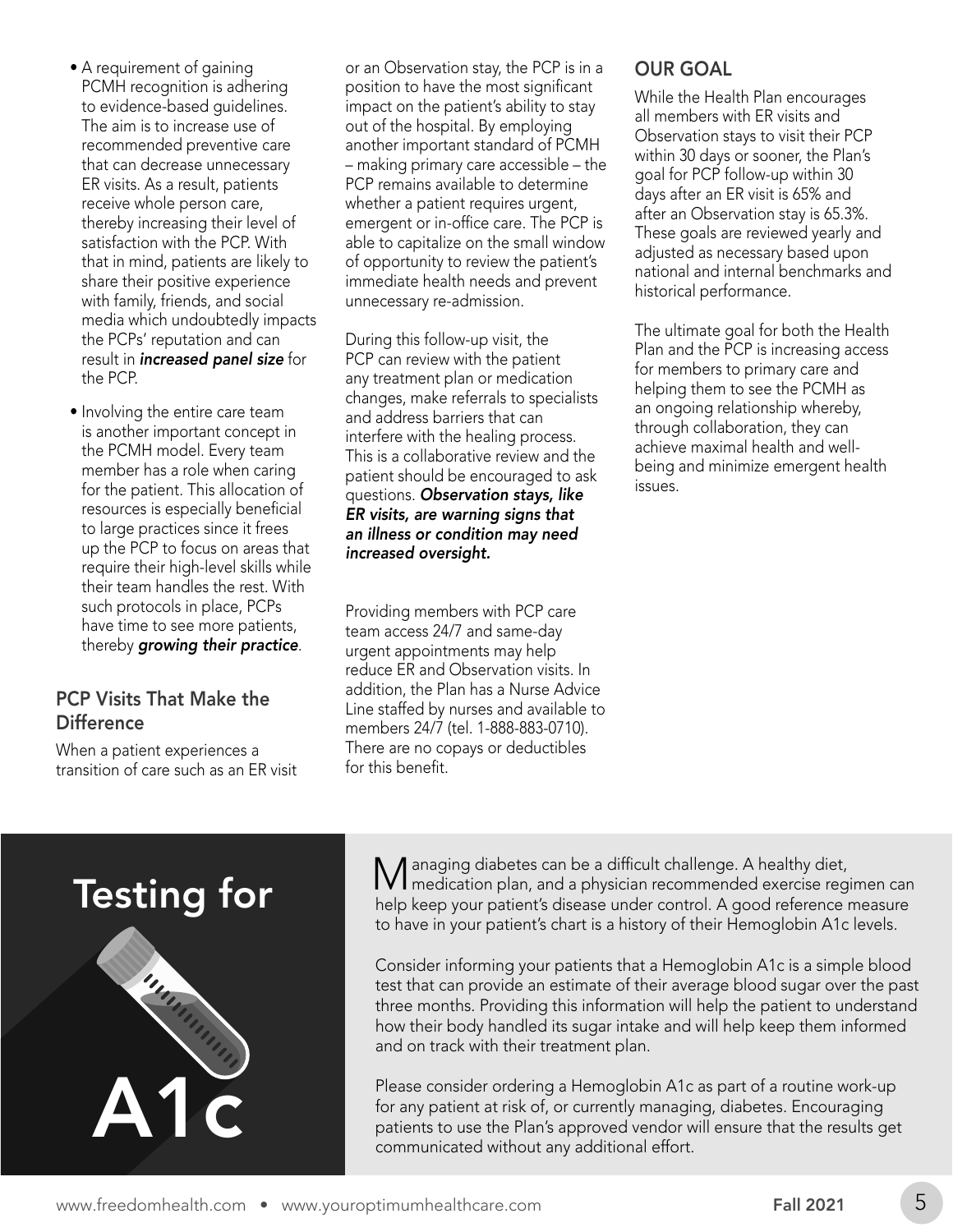re-credentialing by mail four months in advance of a providers scheduled re-credentialing due date.

#### The Plan Accepts CAQH Proview Credentialing applications.

When logging into the CAQH ProView Provider System to update or re-attest to your information, please review the informational banners used by CAQH to announce system updates and be sure to review the monthly ProView updates CAQH sends out via email.

Also, please continue to keep your credentialing application and attached documentation current in the CAQH Proview database. The following items are of importance in the credentialing process:

- State Medical License(s)
- DEA Certificate
- Practice locations
- Hospital Admitting privileges OR if you are a PCP and you do not have hospital admitting privileges please ensure the Hospital Admitting Arrangements Supplemental Form is fully completed
- 
- Partners/Covering Colleagues Questionnaire responses and explanations as required.



#### For Providers Not Part of the CAQH Proview:

The notification cover letter specifies the steps along with the Plan application which needs to be completed and returned; and a list of documents needed for re-credentialing as well as the deadline for the submission.

Maintaining Active provider status is dependent upon completion of the re-credentialing process prior to the expiration date.

### Thank you for your timely submission!

### EXCELLENCE IN CARE: Annual Assessments

Exceptional healthcare depends on comprehensive pain and enable you to provide the right treatments and baseline exams which enable you to customize treatment specialty referrals, if needed. This, too, will meet the for your patients. When you perform and document a standard of care and a HEDIS® measure *(Care for Older*  yearly functional status assessment for those age 66 and **Adults: Pain Assessment**). Most importantly, it has the<br>older, you fulfill the standard of care as well as a HEDIS® potential to greatly improve your patient's qual older, you fulfill the standard of care as well as a HEDIS® performance measure *(Care for Older Adults: Functional Status Assessment).* The best patient care starts with an astute assessment.

For many older patients, pain is a daily challenge. An for your patients! annual pain assessment can capture the details of that

Thank you for continuing to provide excellent primary care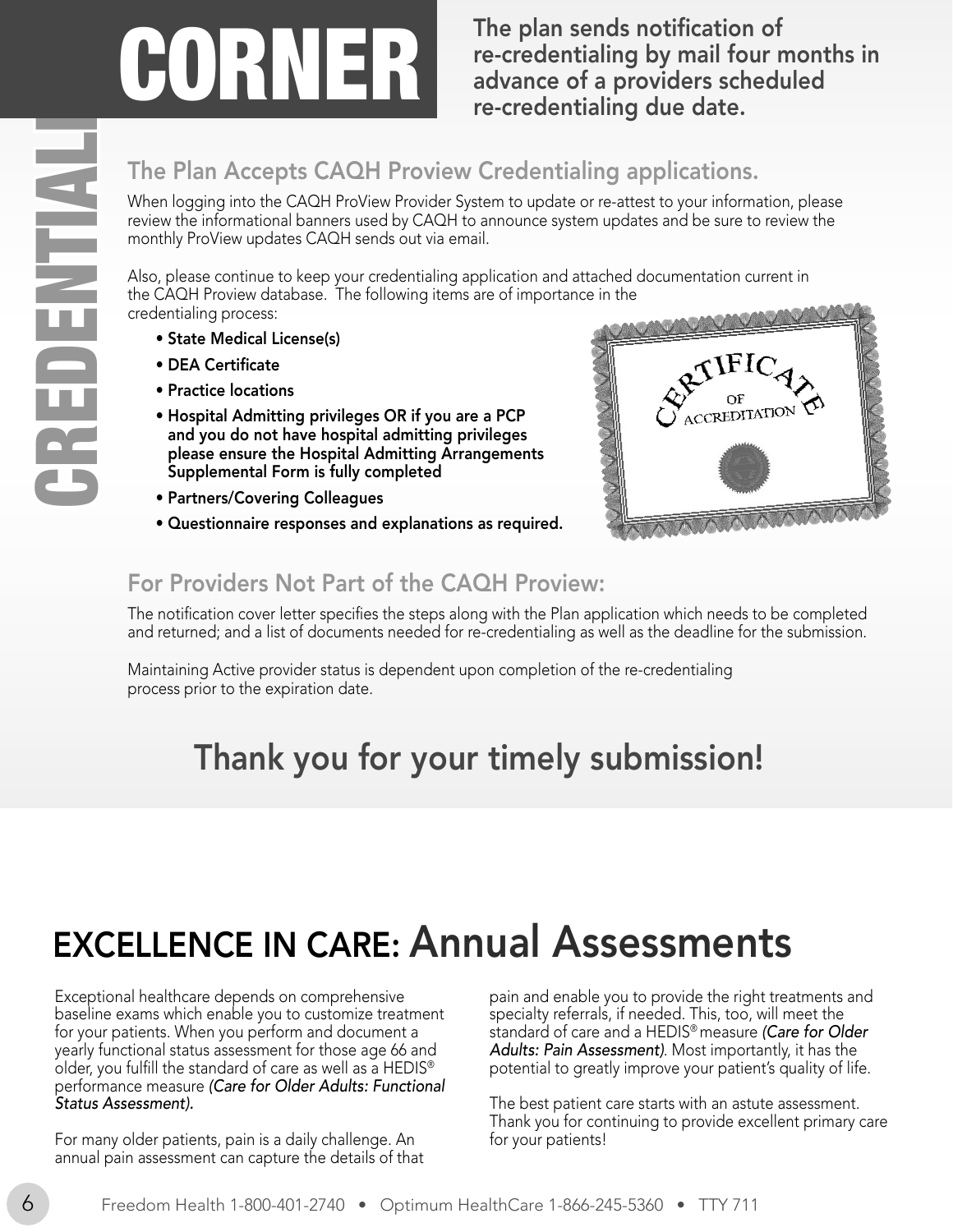# Best Practices for RISK ADJUSTMENT

starting for Risk<br>Adjustment continues to b<br>heavily driven by specificity<br>in documentation translatin<br>into accurate code assignment. uccessful coding for Risk Adjustment continues to be heavily driven by specificity in documentation translating The requirement for greater specificity has only become more imperative within the current climate of increased telehealth visits. To qualify as a face-to-face visit for risk adjustment, telehealth progress notes must document the use of an interactive, real-time **audio and** video telecommunications system to complete the visit. Providers should use CPT Telehealth modifier "95" to indicate telehealth visits.

To adhere to Risk Adjustment guidelines, the progress note must be complete, legible, support all active diagnoses and have the ability to stand alone for each date of service. All diagnoses that

coexist at the time of the encounter/ visit, and require or affect patient care, treatment, or management should be documented and coded. Documentation should include the highest level of specificity along with a status and plan of care to properly support each diagnosis reported. Often, a greater level of specificity can be the difference that supports the associated HCC.

Although ICD-10 coding guidelines do allow the automatic linkage between conditions in some circumstances, these rules do not apply to every condition, so documentation should specifically state any causal relationship to ensure proper coding. Use caution when documenting and coding acute conditions in the outpatient setting, such as an acute CVA, which indicates the acute stroke is

happening within the provider office. Rather, history of the stroke is likely appropriate documentation and coding, as well as any active residual deficits, as applicable. Ensure the appropriate use of "history of" codes for acute conditions that are no longer active and/or are documented as resolved.

**As a reminder, the upcoming new 2022 ICD-10-CM Code set and Guidelines will be effective October 1st, 2021. Additionally, Physician-to-Physician MRA Education is being provided. Requests can be emailed to [riskadjustment@freedomh.com.](mailto:riskadjustment@freedomh.com)**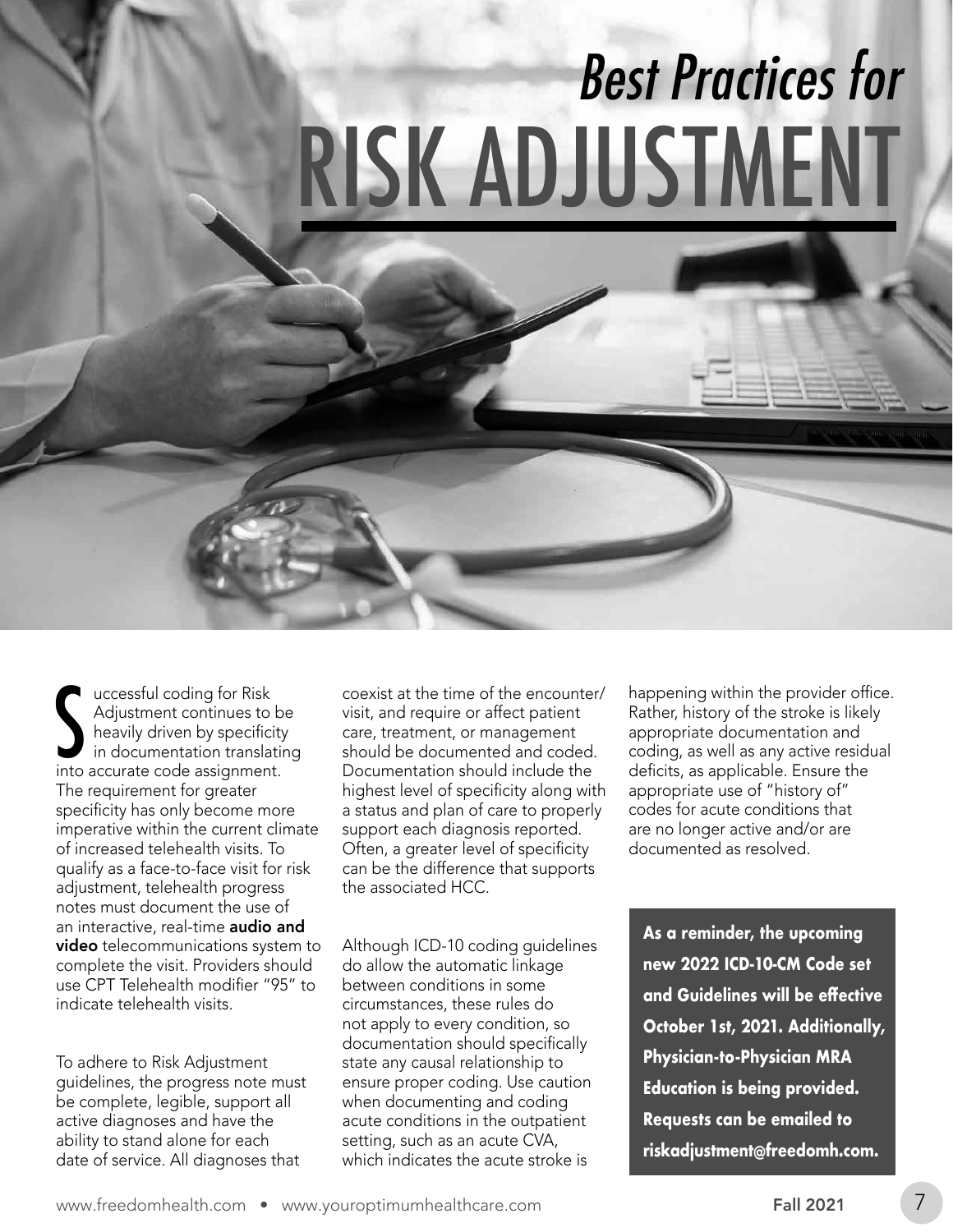# PROTECTIONS AND ACCOUNTABILITY

#### *Our Member's Rights and Responsibilities*

**M**ember Rights include those regarding Privacy<br>and Security of our member's medical records, as per HIPAA. For example, members have a right to:

- Receive an accounting of all disclosures of their personal information to third parties
- Receive a written summary or explanation of their health condition
- Review, copy, and amend incorrect data in their medical records

We have also included member rights specific to Advance Directives. For example, no member shall be discriminated against for filing or not filing an Advance Directive. Members have a right to file an advance directive and have their wishes respected.

Freedom Health and Optimum Healthcare strongly endorses the rights of members as supported by State and Federal laws, NCQA, CMS and AHCA. The Plan regularly communicates its expectations of members to be responsible for certain aspects of the care and treatment they are offered and receive. In turn, Freedom and Optimum requires that all of its providers acknowledge and reinforce our member's rights and responsibilities.

Please note: As a provider, you may deny a member access to their medical records if you believe it could endanger them or someone else's physical safety, for some psychotherapy notes, for information compiled for a lawsuit, or for certain other limited circumstances. Please contact your Provider Relations representative if you have questions about this provision of the law. For a full list of Member Rights and Responsibilities, please refer to our websites at:

[www.freedomhealth.com](https://www.freedomhealth.com) > About Us > Utilization & Quality > Member Rights and Responsibilities

[www.youroptimumhealthcare.com](https://www.youroptimumhealthcare.com) >About Us > Utilization & Quality> Member Rights and Quality Management:

Our goal at Freedom Healthcare is to help our members improve<br>their health by providing the best care and service options. In order to do this, we rely on our Quality Management (QM) program. The QM program monitors the quality of care given by Plan providers. The QM Program also looks for areas of service that need to be improved.

Every year, we measure to see the progress we have made toward meeting our goals for healthy members. One of the tools we use to do this is called HEDIS®, which stands for Healthcare Effectiveness Data and Information Set. HEDIS® is a very common tool used by health care plans to see how well they are serving their members. We use these HEDIS<sup>®</sup> results to see where we need to focus our improvement efforts.

Our 2020 HEDIS® results show that Freedom Health *improved its* performance and met quality goals in many HEDIS® measures. These areas include:

- Antidepressant Medication Management: Acute Phase Rx
- Antidepressant Medication Management: Continuation Phase Rx
- Controlling High Blood Pressure
- Colorectal Cancer Screenings
- Comprehensive Diabetes Care: HbA1c Control < 8.0%
- Comprehensive Diabetes Care: Blood Pressure Controlled <140/90 mm Hg
- Comprehensive Diabetes Care: Eye Exams
- Colorectal Cancer Screening
- Transition of Care: Medication Reconciliation Post- Discharge

Areas where we would like to improve our performance include:

- Comprehensive Diabetes Care: Poor HbA1c Control > 9.0%
- Follow-Up Hospital Mental Illness
- Osteoporosis Management in Women
- Pharmacotherapy Management of COPD: Systemic Corticosteroid
- Pharmacotherapy Management of COPD: Bronchodilator

You can view our full quality Health Plan Report Card at: <https://reportcards.ncqa.org/#/health-plans/list>

For more information on HEDIS<sup>®</sup> and Quality Measurement, go to: [http://www.ncqa.org/HEDISQualityMeasurement.aspx](https://www.ncqa.org/HEDISQualityMeasurement.aspx) You can also call Member Services at 1-800-401-2740.

CDC – Comprehensive Diabetes Care: Poor HbA1c Control > 9.0% The percentage of members 18–75 years of age with diabetes (type 1 and type 2) who had Poor HbA1c Control > 9.0%. An HbA1c test is performed during the measurement year.

#### Requirements:

- The member's most recent HbA1c level is greater than 9.0% or is missing a result, or if an HbA1c test was not done during the measurement year.
	- Documented through laboratory data or medical record
	- A lower rate indicates better performance for this measure as it is an inverse measure (i.e., low rates of poor control indicate better care).

Providers are required when documenting in the medical record a note to indicate the HbA1c performed test date and the distinct numeric result. The result for the most recent HbA1c level during the measurement year should be less than 9.0%.

Responsibilities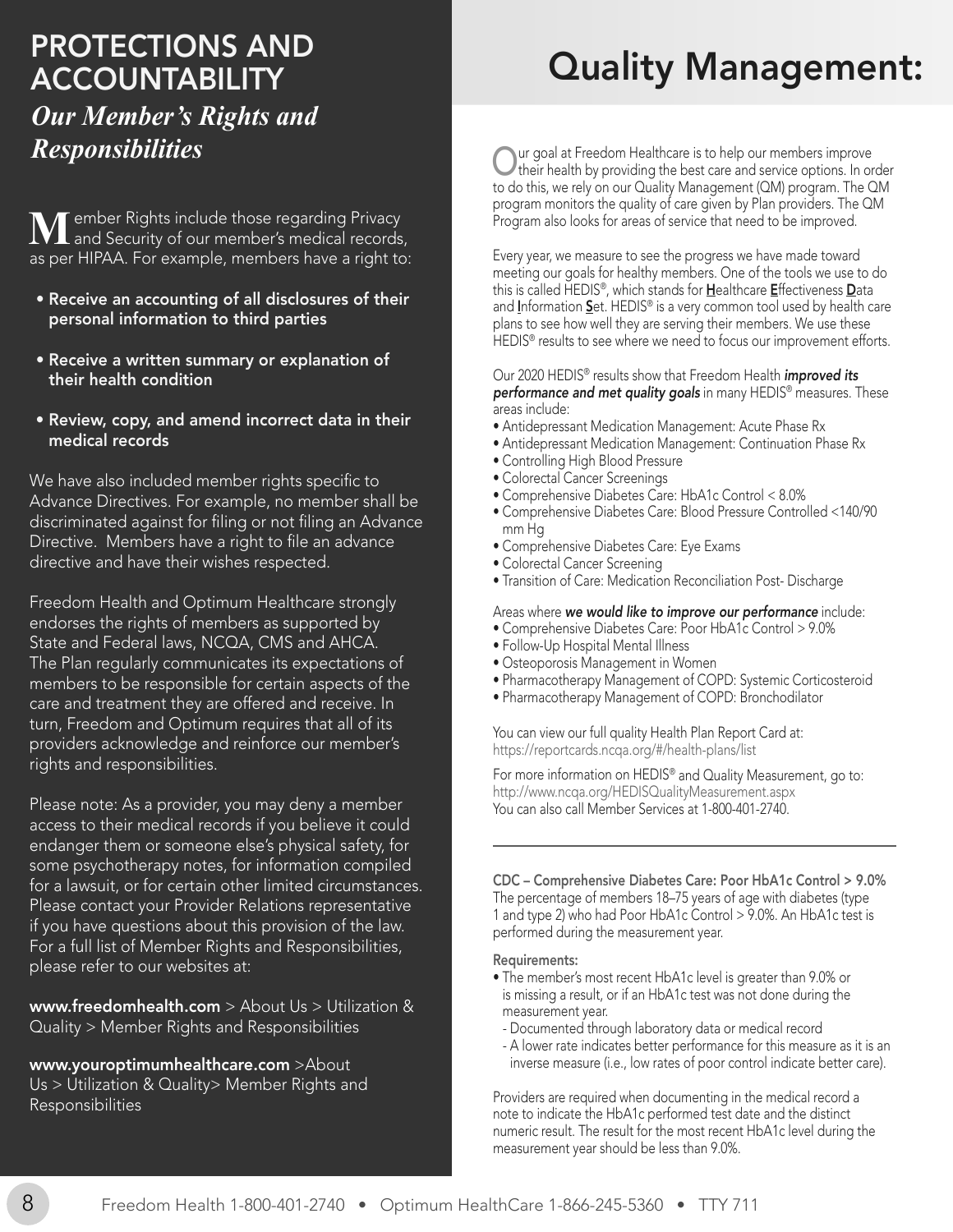# "The Results are in!"



FUH – Follow-Up after Hospitalization for Mental Illness The percentage of discharges for members 6 years of age and older who were hospitalized for treatment of selected mental illness or intentional self-harm diagnoses and who had a follow-up visit with a mental health provider.

#### Requirements:

- 1. Outpatient visit with a mental health provider
- 2 .An intensive outpatient encounter or partial hospitalization
- 3. A community mental health center visit
- 4. Electroconvulsive therapy
- 5. Observation visit
- 6. A telehealth visit with a mental health provider
- 7. Transitional care management services with a mental health provider
- 8. A behavioral healthcare setting visit
- 9. A telephone visit with a mental health provider

#### Two rates are reported:

- The percentage of discharges for which the member received follow-up within 30 days after discharge.
- A follow-up visit with a mental health practitioner within 30 days after discharge.
- The percentage of discharges for which the member received follow-up within 7 days after discharge.
- A follow-up visit with a mental health practitioner within 7 days after discharge.

#### OMW – Osteoporosis Management in Women Who Had a Fracture

The percentage of women 67–85 years of age who suffered a fracture and who had either a bone mineral density (BMD) test or prescription for a drug to treat osteoporosis in the six months after the fracture.

#### Requirements:

Appropriate testing or treatment for osteoporosis after the fracture defined by any of the following criteria:

- 1. Bone Mineral Density Test in the six months after the fracture.
- 2. Osteoporosis Medication Therapy in the six months after the fracture.

Many patients miss basic screenings and tests not knowing they are free of cost and can have assistance scheduling them. Let your patients know about the many health service options available to them through our Plan's benefits and services. It may be as simple as instructing them to call our Member Services team and providing the patient with a referral to the appropriate provider.

PCE – Pharmacotherapy Management of COPD Exacerbation The percentage of COPD exacerbations for members 40 years of age and older who had an acute inpatient discharge or ED visit on or between January 1 - November 30 of the measurement year and who were dispensed appropriate medications.

#### Two rates are reported:

#### 1. Corticosteroid

The member is dispensed prescription for systemic corticosteroid (Systemic Corticosteroid Medications List) within 14 days of the event. Count systemic corticosteroids that are active on the relevant date.

#### 2. Bronchodilator

The member is dispensed prescription for a bronchodilator within 30 days of the event. Count bronchodilators that are active on the relevant date.

*Note: The eligible population for this measure is based on acute inpatient discharges and ED visits, not on members. It is possible for the denominator to include multiple events for the same individual.* 

*Note: A comprehensive list of medications and NDC codes that qualify for this measure are available at [www.ncqa.org](https://www.ncqa.org)* 

Let's work together to continue our improvement of HEDIS® scores and our overall quality of care. Our goal is to deliver excellence in all of our health care services!

#### **Find a full list of the Plan's HEDIS® results online at:**

[www.freedomhealth.com](https://www.freedomhealth.com)  $\rightarrow$  About Us  $\rightarrow$  Utilization & Quality  $\rightarrow$  Quality Management $\rightarrow$  Monitoring Quality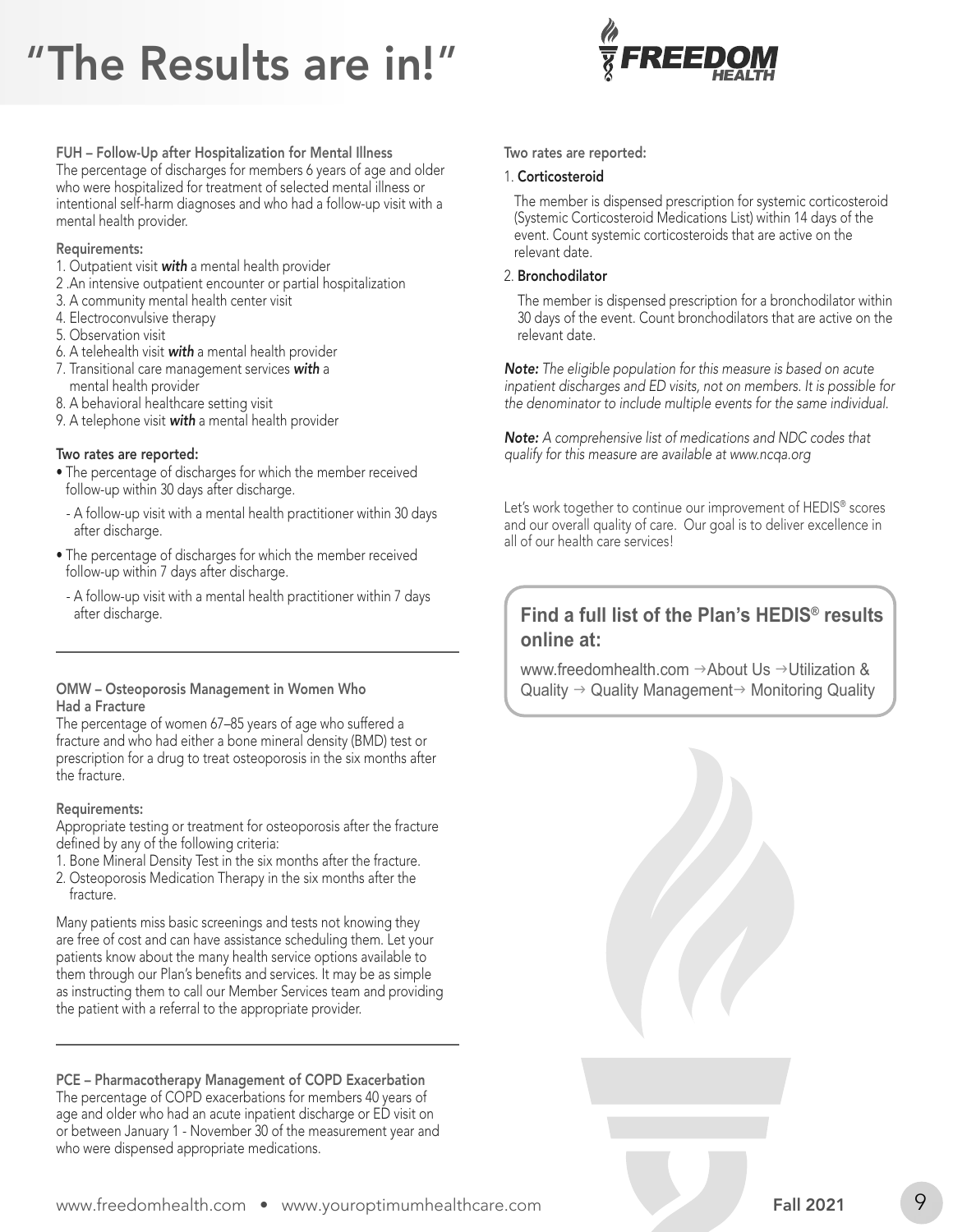### Quality Management: "The Results are in!"



Our goal at Optimum Healthcare is to help our members improve their<br>health by providing the best care and service options. In order to do this, we rely on our Quality Management (QM) program. The QM program monitors the quality of care given by Plan providers. The QM Program also looks for areas of service that need to be improved.

Every year, we measure to see the progress we have made toward meeting our goals for healthy members. One of the tools we use to do this is called HEDIS®, which stands for Healthcare Effectiveness Data and Information Set. HEDIS® is a very common tool used by health care plans to see how well they are serving their members. We use these HEDIS® results to see where we need to focus our improvement efforts.

Our 2020 HEDIS<sup>®</sup> results show that Optimum Healthcare *improved its* performance and met quality goals in many HEDIS<sup>®</sup> measures. These areas include:

- Antidepressant Medication Management: Acute Phase Rx
- Antidepressant Medication Management: Continuation Phase Rx
- Controlling High Blood Pressure
- Comprehensive Diabetes Care: Blood Pressure Controlled <140/90 mm Hg
- Comprehensive Diabetes Care: Nephropathy
- Transition of Care: Medication Reconciliation Post- Discharge
- Pharmacotherapy Management of COPD: Bronchodilator

#### Areas where we would like to improve our performance include:

- Colorectal Cancer Screening
- Follow-Up Hospital Mental Illness
- Osteoporosis Management in Women
- Persistent of Beta-Blocker Treatment After a Heart Attack

You can view our full quality Health Plan Report Card at: <https://reportcards.ncqa.org/#/health-plans/list>

For more information on HEDIS® and Quality Measurement, go to: [http://www.ncqa.org/HEDISQualityMeasurement.aspx](https://www.ncqa.org/HEDISQualityMeasurement.aspx) You can also call Member Services at 1-866-245-5360.

#### COL - Colorectal Cancer Screening

The percentage of members 50–75 years of age who had appropriate screening for colorectal cancer.

#### Requirements:

One or more screenings for colorectal cancer. Any of the following meet criteria:

- 1. Fecal occult blood test during the measurement year.
- 2. Flexible sigmoidoscopy during the measurement year or the four years prior to the measurement year.
- 3. Colonoscopy during the measurement year or the nine years prior to the measurement year.
- 4. CT colonography during the measurement year or the four years prior to the measurement year.
- 5. FIT-DNA test during the measurement year or the two years prior to the measurement year.

#### FUH – Follow-Up after Hospitalization for Mental Illness

The percentage of discharges for members 6 years of age and older who were hospitalized for treatment of selected mental illness or intentional self-harm diagnoses and who had a follow-up visit with a mental health provider.

#### Requirements:

- 1. Outpatient visit with a mental health provider
- 2. An intensive outpatient encounter or partial hospitalization
- 3. A community mental health center visit
- 4. Electroconvulsive therapy
- 5. Observation visit
- 6. A telehealth visit with a mental health provider
- 7. Transitional care management services with a mental health provider
- 8. A behavioral healthcare setting visit
- 9. A telephone visit with a mental health provider

#### Two rates are reported:

- The percentage of discharges for which the member received follow-up within 30 days after discharge.
- A follow-up visit with a mental health practitioner within 30 days after discharge.
- The percentage of discharges for which the member received follow-up within 7 days after discharge.
	- A follow-up visit with a mental health practitioner within 7 days after discharge.

#### OMW – Osteoporosis Management in Women Who Had a Fracture

The percentage of women 67–85 years of age who suffered a fracture and who had either a bone mineral density (BMD) test or prescription for a drug to treat osteoporosis in the six months after the fracture.

#### Requirements:

Appropriate testing or treatment for osteoporosis after the fracture defined by any of the following criteria:

- 1. Bone Mineral Density Test in the six months after the fracture.
- 2. Osteoporosis Medication Therapy in the six months after the fracture.

Many patients miss basic screenings and tests not knowing they are free of cost and can have assistance scheduling them. Let your patients know about the many health service options available to them through our Plan's benefits and services. It may be as simple as instructing them to call our Member Services team and providing the patient with a referral to the appropriate provider.

#### PBH – Persistence of Beta-Blocker Treatment After a Heart Attack

The percentage of members 18 years of age and older during the measurement year who were hospitalized and discharged from July 1 of the year prior to the measurement year to June 30 of the measurement year with a diagnosis of AMI and who received persistent beta-blocker treatment for six months after discharge. Members are to be 135 days of treatment with betablockers (Beta-Blocker Medications List) during the 180-day measurement interval. This allows gaps in medication treatment of up to a total of 45 days during the 180-day measurement interval. Beta-blocker medications include the noncardioselective beta-blockers, cardioselective beta-blockers and antihypertensive combinations.

#### To identify an acute inpatient discharge:

- 1. Identify all acute and nonacute inpatient stays
- 2. Exclude nonacute inpatient stays
- 3. Identify the discharge date for the stay

Let's work together to continue our improvement of HEDIS® scores and our overall quality of care. Our goal is to deliver excellence in all of our health care services!

#### **Find a full list of the Plan's HEDIS® results online at:**

[www.youroptimumhealthcare.com](https://www.youroptimumhealthcare.com)  $\rightarrow$  About Us  $\rightarrow$  Utilization & Quality  $\rightarrow$  Quality Management $\rightarrow$  Monitoring Quality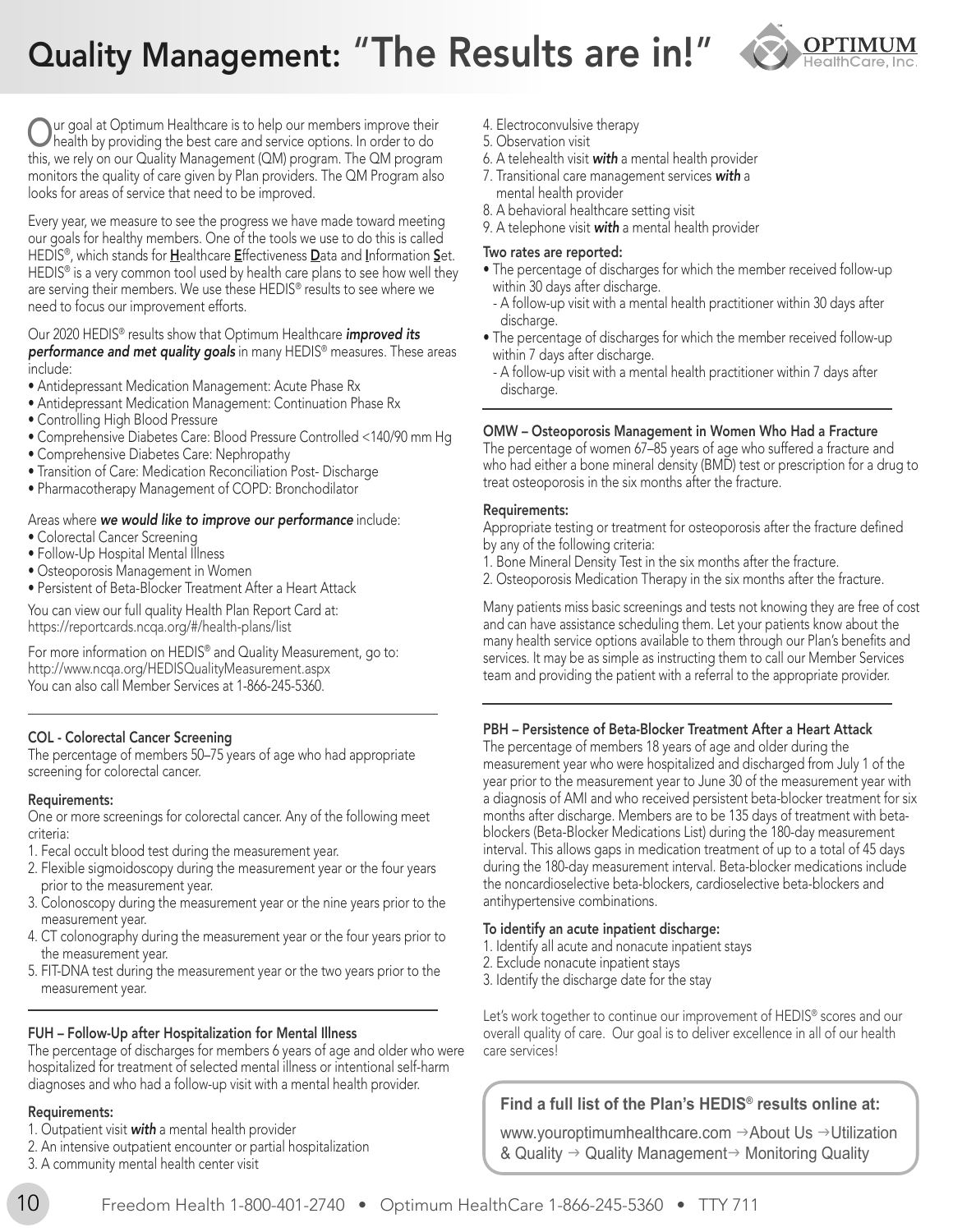| <b>PROVIDER RELATIONS DEPARTMENT 2021</b> |                                                                                                                                                                                                                                                                                                                                                                                                                                                                                                                                                                                                                                                                                                                                                                                                                                                                                                         |                                                                                                                                                                                                                                                                                                                                                                                                                                                                                                             |                                                                                                                                                                                                                                                                                                                                                                                                                                                                                                                                                   |                                                                                                                                                                                                                                                                                                                                                                                                                                                                                                                                                                                                                                                                                                                                                                                                                      |  |  |
|-------------------------------------------|---------------------------------------------------------------------------------------------------------------------------------------------------------------------------------------------------------------------------------------------------------------------------------------------------------------------------------------------------------------------------------------------------------------------------------------------------------------------------------------------------------------------------------------------------------------------------------------------------------------------------------------------------------------------------------------------------------------------------------------------------------------------------------------------------------------------------------------------------------------------------------------------------------|-------------------------------------------------------------------------------------------------------------------------------------------------------------------------------------------------------------------------------------------------------------------------------------------------------------------------------------------------------------------------------------------------------------------------------------------------------------------------------------------------------------|---------------------------------------------------------------------------------------------------------------------------------------------------------------------------------------------------------------------------------------------------------------------------------------------------------------------------------------------------------------------------------------------------------------------------------------------------------------------------------------------------------------------------------------------------|----------------------------------------------------------------------------------------------------------------------------------------------------------------------------------------------------------------------------------------------------------------------------------------------------------------------------------------------------------------------------------------------------------------------------------------------------------------------------------------------------------------------------------------------------------------------------------------------------------------------------------------------------------------------------------------------------------------------------------------------------------------------------------------------------------------------|--|--|
| <b>GILLID</b><br>도                        | Title<br><b>Executive Administrative Assistant</b><br>Director, Network Relations<br>Provider Network Mgr I - Statewide Physician and Hospital Groups<br>Provider Network Mgr I - Statewide Physician and Hospital Groups<br>Network Contract Administrator<br><b>Provider Contract Specialist Sr</b><br>Provider Contract Specialist Sr<br>Network Data Spec Ld<br>Network Directory Spec Sr<br>Network Directory Spec Sr<br>Network Directory Spec Sr<br>Network Directory Spec Sr<br>Manager I, Claims<br>Provider Pay Reconsider Analyst I<br>Provider Pay Reconsider Analyst I<br>Provider Pay Reconsider Analyst I<br>Provider Pay Reconsider Analyst I<br>Provider Pay Reconsider Analyst I<br>Provider Pay Reconsider Analyst I<br>Project Manager, Sr.<br>Project Administrator<br>Grievance/Appeals Rep III<br>Grievance/Appeals Rep II<br>Grievance/Appeals Rep I<br>Grievance/Appeals Rep I | Name<br><b>Tammy Taylor</b><br>Adrian Goluch<br>Christopher Caballero<br>Ken England<br>Michelle Woodard<br>Ileana Escobosa<br>Sheryl Calosso<br><b>Bhoshile Mangru</b><br>Shawn Khurana<br>Arielle Lyles<br>Alexis Bissen<br><b>Wil Reyes</b><br>Jacqueline Glymph - Anderson<br>Julissa P De La Cruz<br>Susie Heffner<br>Teela Barr<br>Ailicec Cabrera<br>Lakelia Tookes<br>Jose Garcia<br>Marcos Vazquez<br>Marion Policarpio<br>Ebony Baker<br>Johanna Arroyo<br>Anthony Mckenzie<br>Delticeer Williams | Office Number   Ext<br>$(813) 506 - 6000$<br>$(813) 506 - 6000$<br>(813) 506-6000<br>(813) 506-6000<br>$(813) 506 - 6000$<br>$(813) 506 - 6000$<br>(813) 506-6000<br>$(813) 506 - 6000$<br>$(813) 506 - 6000$<br>(813) 506-6000<br>(813) 506-6000<br>$(813) 506 - 6000$<br>(813) 506-6000<br>$(813) 506 - 6000$<br>$(813) 506 - 6000$<br>$(813) 506 - 6000$<br>(813) 506-6000<br>(813) 506-6000<br>(813) 506-6000<br>(813) 506-6000<br>$(813) 506 - 6000$<br>$(813) 506 - 6000$<br>$(813) 506 - 6000$<br>$(813) 506 - 6000$<br>$(813) 506 - 6000$ | E-mail<br>11377 tetaylor@freedomh.com<br>11354 agoluch@freedomh.com<br>11713 Ccaballero@freedomh.com<br>11713 kengland@freedomh.com<br>11256 Mwoodard@freedomh.com<br>11953 iescobosa@freedomh.com<br>scalosso@freedomh.com<br>11117 bmangru@freedomh.com<br>skhurana@freedomh.com<br>11187<br>19189 Alyles@freedomh.com<br>19169 abissen@freedomh.com<br>19191 Wreyes@freedomh.com<br>11085 janderson@freedomh.com<br>11087 jpdlacruz@freedomh.com<br>11329 sheffner@freedomh.com<br>11355 tbarr@freedomh.com<br>11294 acabrera@freedomh.com<br>19182 Itookes@freedomh.com<br>jgarcia02@freedomh.com<br>11467<br>11044 mvazquez@freedomh.com<br>mpolicarpio@freedomh.com<br>11975<br>11191 ebaker@freedomh.com<br>11513<br>jarroyo@freedomh.com<br>11036 amckenzie@freedomh.com<br>11969<br>ddwilliams@freedomh.com |  |  |
| Ancillary                                 | <b>Title</b><br>Director, Network Relations<br>Provider Network Manager II - Home Health<br>Provider Network Manager I - Dialysis<br>Provider Network Manager II - Behavioral Health<br>Provider Network Manager II - SNF<br>Provider Network Manager I - Out Patient Therapy<br>Manager II, Provider Network Manager I - Out Patient Therapy<br>Manager II, Provider Network Mgmt/Relations - Gym, Vision, Lab, Dental, Hearing, Trans, Chiro, Podiatry<br>Network<br>Provider Network Manager I - IV Infusion, Urgent Care<br>Provider Network Manager I - Orthotics/Prosthetics<br>Provider Network Manager I - DME                                                                                                                                                                                                                                                                                  | Name<br>Ken Hacek<br>Sheila Peglow<br>Marquessa Jefferson<br>Alba Rivera<br>Melanie Paulk<br>Peter Vega<br>Nick Patel<br>Debbie Nix<br>Kenneth Daniels<br>Maureen Shillingford<br>Fatemeh Sanchez<br>Mary C. Young<br>Amit Bhatt                                                                                                                                                                                                                                                                            | Office Number<br>(813) 506-6000<br>(813) 506-6000<br>(813) 506-6000<br>$(813) 506 - 6000$<br>$(813) 506 - 6000$<br>(813) 506-6000<br>(813) 506-6000<br>$(813) 506 - 6000$<br>$(813) 506 - 6000$<br>$(813) 506 - 6000$<br>$(813) 506 - 6000$<br>$(813) 506 - 6000$<br>(813) 506-6000                                                                                                                                                                                                                                                               | E-mail<br>Ext<br>11037 khacek@freedomh.com<br>11060 speglow@freedomh.com<br>11419 mjefferson@freedomh.com<br>11958 acrivera@freedomh.com<br>11181<br>mpaulk@freedomh.com<br>11542 Pvega@freedomh.com<br>11949 dnix@freedomh.com<br>11417 kdaniels@freedomh.com<br>11913 mshillingford@freedomh.com<br>11553 fsanchez@freedomh.com<br>11456 mcyoung@freedomh.com<br>11486<br>abhatt@freedomh.com                                                                                                                                                                                                                                                                                                                                                                                                                      |  |  |
| Florida<br>ā                              | Title<br>Director, Network Relations<br>Network Development Analyst Lead<br>Provider Network Manager II - PCPs in Hills County<br>Provider Network Manager II - PCPs in Pasco County<br>Provider Network Manager II - PCPs in Polk County<br>Provider Network Manager II - PCPs in Pinellas County<br>Provider Network Manager II - Specialists in Hills and Polk Counties<br>Provider Network Manager II - Specialists in Pinellas and Pasco Counties<br>Provider Contract Specialist Sr.<br>Provider Contract Specialist I<br>Provider Contract Specialist<br>Director, Network Relations - West Coast Region<br>Provider Network Manager I - Specialists for Citrus/Hernando<br>Provider Network Manager II - PCPs for Citurs/Hernando<br>Provider Contract Specialist I - In House                                                                                                                  | <b>Name</b><br>Lisa Myers<br>Linda Cornell<br>Raquel Rosa<br>Jennifer Beaton<br>Aubrette Johnson<br><b>Travis Nipper</b><br><b>Ted Esteves</b><br>Harshit Patel<br>Dennis Samuels<br>Harshida Patel<br>Tara Fisher<br>Lisa Myers<br>Tara Fisher<br><b>Kristen Doherty</b><br>Lauriet Marquina                                                                                                                                                                                                               | Office Number<br>$(813) 506 - 6000$<br>$(813) 506 - 6000$<br>(813) 506-6000<br>$(813) 506 - 6000$<br>(813) 506-6000<br>(813) 506-6000<br>(813) 506-6000<br>$(813) 506 - 6000$<br>(813) 506-6000<br>$(813) 506 - 6000$<br>(813) 506-6000<br>$(813) 506 - 6000$<br>(813) 506-6000<br>(813) 506-6000<br>(813) 506-6000                                                                                                                                                                                                                               | Ext<br>E-mail<br>11110<br>Imyers@freedomh.com<br>11104 Icornell@freedomh.com<br>11265 rrosa@freedomh.com<br>11272 jbeaton@freedomh.com<br>11043<br>ajohnson@freedomh.com<br>11959 tjnipper@freedomh.com<br>testeves@freedomh.com<br>11716<br>11464 hpatel01@freedomh.com<br>11858 dsamuels@freedomh.com<br>19190 hpatel@freedomh.com<br>tfisher@freedomh.com<br>11465<br>22051 Imyers@freedomh.com<br>11465 tfisher@freedomh.com<br>22060 kdoherty@freedomh.com<br>22052<br>Imarquina@freedomh.com                                                                                                                                                                                                                                                                                                                   |  |  |
| Coast<br>ă<br>Florida                     | Title<br>Manager II, Provider Network Mgmt/Relations - Gulf Coast Region<br>Provider Network Manager I - PCPs for Manatee County<br>Provider Network Manager I - PCPs for Sarasota County<br>Provider Network Manager I - PCPs for Charlotte, Lee, and Collier Counties<br>Provider Network Manager I - Specialists for Manatee and Sarasota Counties<br>Provider Network Manager I - PCPs for Charlotte, Lee, and Collier Counties<br>Provider Network Manager I - Specialists for Collier, Lee and Charlotte Counties<br>Title<br>Director Network Management - East & Central Florida Region<br>Manager II Provider Network Management/Relations - Lake, Marion & Sumter Counties<br>Provider Network Manager I - Specialists in Marion County<br>Provider Contract Specialist I<br>Provider Network Manager I- PCP's in Lake & Sumter Counties<br>Provider Network Manager I- PCP's Marion County   | Name<br>Debra Howard<br>Kyle Bryant<br>Latiesha Nevils<br>Amber Skulina<br>Caitlin Riley<br>Amber Skulina<br>Mike Munzert<br>Name<br>Michelle Molina<br><b>Patty Carrow</b><br>Cheryl Haley<br>Nicholas Belen<br>Caitlin Mercado                                                                                                                                                                                                                                                                            | Office Number<br>$(813) 506 - 6000$<br>$(813) 506 - 6000$<br>(813) 506-6000<br>$(813) 506 - 6000$<br>$(813) 506 - 6000$<br>$(813) 506 - 6000$<br>(813) 506-6000<br><b>Office Number</b><br>$(407)$ 965-2684<br>$(352) 586 - 9838$<br>(352) 237-2351<br>(407) 965-2684<br>(407) 965-2684<br>(352) 237-2351                                                                                                                                                                                                                                         | E-mail<br>Ext<br>22161 dehoward@freedomh.com<br>22165 kbryant@freedomh.com<br>22168<br>Inevils@freedomh.com<br>askulina@freedomh.com<br>N/A<br>22162<br>criley@freedomh.com<br>askulina@freedomh.com<br>N/A<br>mmunzert@freedomh.com<br>N/A<br>Ext<br>E-mail<br>22108<br>mmolina@freedomh.com<br>N/A<br>pcarrow@freedomh.com<br>22006<br>chaley@freedomh.com<br>22118 nbelen@freedomh.com<br>cmercado@freedomh.com<br>22111                                                                                                                                                                                                                                                                                                                                                                                          |  |  |
| East<br>Florida<br>Central                | Provider Network Manager I- Specialists in Lake & Sumter Counties<br>Provider Network Manager I- PCP's in Lake, Marion & Sumter Counties<br>Provider Contract Specialist<br>Title<br>Director Network Management - East & Central Florida Region<br>Network Development Analyst Ld-HEDIS/PCPs - Central Florida Region<br>Provider Contract Specialist<br>Provider Network Mgr I - PCPs - Orange County<br>Provider Network Mgr I - PCP/Complete Health IPA/ Specialists - Brevard and Volusia Counties<br>Provider Network Mgr I - Specialists - Orange and Seminole Counties<br>Provider Network Mgr I - PCPs Brevard County<br>Provider Network Mgr I - PCPs and Specialists for Osceola County                                                                                                                                                                                                      | Rochelle Randall<br>Shannon Bethea<br>Racheal Larramore<br>Julneh Hernandez<br>Name<br>Michelle Molina<br>Dawn Smith<br>Nidia Viloria<br>Angel Rodgers<br>Jennifer Solano Lucas<br>Juanita DeJesus<br><b>Phyllis Gold</b><br>Suhelie Rodriguez                                                                                                                                                                                                                                                              | 352) 857-6739<br>(352) 237-2351<br>(352) 237-2351<br>Office Number<br>(407) 965-2684<br>(407) 965-2684<br>(407) 965-2684<br>(407) 965-2684<br>(407) 965-2684<br>(407) 965-2684<br>(407) 965-2684<br>(407) 965-2684                                                                                                                                                                                                                                                                                                                                | 22007 rrandall@freedomh.com<br>sbethea@freedomh.com<br>N/A<br>22005<br>rlarramore@freedomh.com<br>22008<br>hernandezj@freedomh.com<br>Ext<br>E-mail<br>22108 mmolina@freedomh.com<br>22114 drsmith@freedomh.com<br>22109<br>nviloria@freedomh.com<br>22113 alrodgers@freedomh.com<br>22117<br>jslucas@freedomh.com<br>Jdejesus@freedomh.com<br>22107<br>pgold@freedomh.com<br>Rodriguezs@freedomh.com<br>Imrodriguez@freedomh.com<br>22116<br>22106                                                                                                                                                                                                                                                                                                                                                                  |  |  |
| z                                         | Provider Network Mgr I - PCPs - Seminole and Volusia Counties<br>es Title<br>E Directe<br>E Provid<br>Director, Network Relations<br><b>Provider Contract Specialst I</b><br>Provider Network Mgr I - PCPs for Palm Beach<br>Provider Network Mgr I - PCPs for Broward County<br>Provider Network Mgr I - Specialists for Dade, Broward, Palm Beach, Martin, Indian River, St. Lucie<br>Title                                                                                                                                                                                                                                                                                                                                                                                                                                                                                                           | Laude Rodriguez<br>Name<br>Adrian Goluch<br>Angel Gonzalez<br>Mercedes Ortega<br>Christian Sirven<br>Yvette Mills<br>Name<br>$D - H -$                                                                                                                                                                                                                                                                                                                                                                      | (407) 965-2684<br><b>Office Number</b><br>(813) 506-6000<br>$(813) 506 - 6000$<br>(813) 422-8468<br>(813) 399-0131<br>(813) 347-7522<br>Office Number Ext<br>$T(A)$ 000 7740                                                                                                                                                                                                                                                                                                                                                                      | 22110<br>Ext<br>E-mail<br>11354<br>agoluch@freedomh.com<br>11496<br>agonzalez@freedomh.com<br>Mortega@freedomh.com<br>N/A<br>CSirven@freedomh.com<br>N/A<br>Ymills@freedomh.com<br>E-mail<br><b>A1/A</b>                                                                                                                                                                                                                                                                                                                                                                                                                                                                                                                                                                                                             |  |  |

Provider Network Manager Sr. - St Lucie, Indian River, Martin County Belkys Vargas Belkys Vargas (561) 880-7712 N/A bvargas@freedomh.com